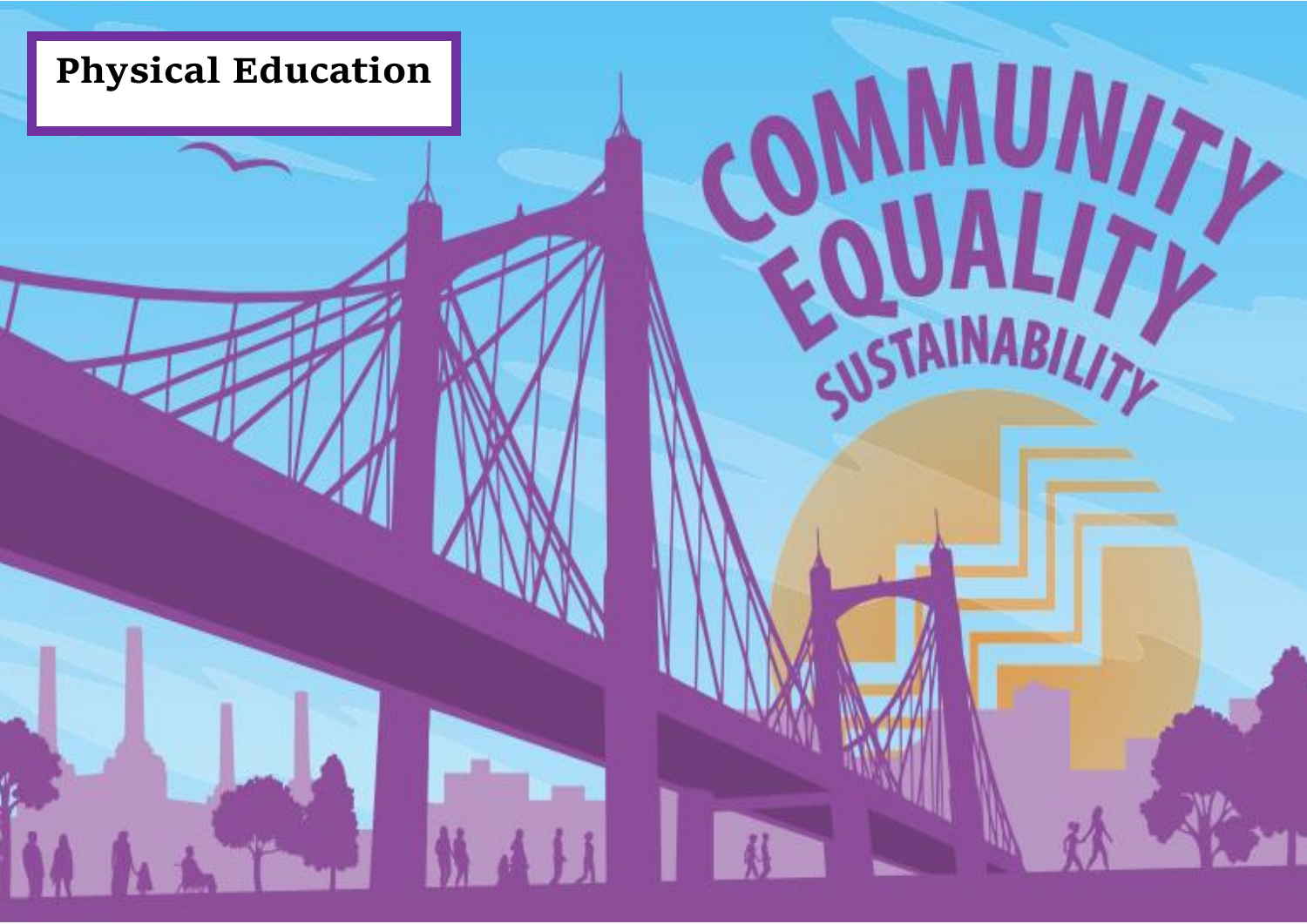



## *"Intelligence and skill can only function at the peak of their capacity when the body is healthy and strong"*

*- John F Kennedy* 

At Westbridge Academy, we recognise the value of Physical Education (PE) and its importance in leading a healthier lifestyle as well as impacting cognitive skills, attitudes and academic behaviour. These include enhanced concentration and attention as well as improved classroom behaviour. It is important that children at Westbridge learn how physical activity benefits the body and how exercise encourages healthy lifestyles into adulthood. Our children benefit from a broad and balanced Physical Education (PE) programme carefully designed to inspire learners to:

- become physically literate and confident in a way which supports their health and fitness
- be physically active for sustained periods of time
- engage in competitive sports and activities that build character and help to embed values
- succeed and excel in physical activities and sport
- discover skills, abilities and preferences, and make choices about how to get involved lifelong physical activity

PE teaches children to show self-discipline and that to be successful; they must show resilience and determination to achieve what they believe in. This will be emphasised in inter–year group competitions i.e. football, tennis, and sports day run throughout the year. This allows for controlled opportunities for children to understand fairness and develop tolerance and appreciation for their own and others' strengths and weaknesses. There will also be opportunities for KS2 children, who have a passion in PE, to become sports leaders where they will be responsible for supporting KS1 children regularly in sporting activities on the playground and on sports day. After school, there will be different extra-curricular sports clubs run that will change throughout the year. This will allow children that have a passion to participate in more physical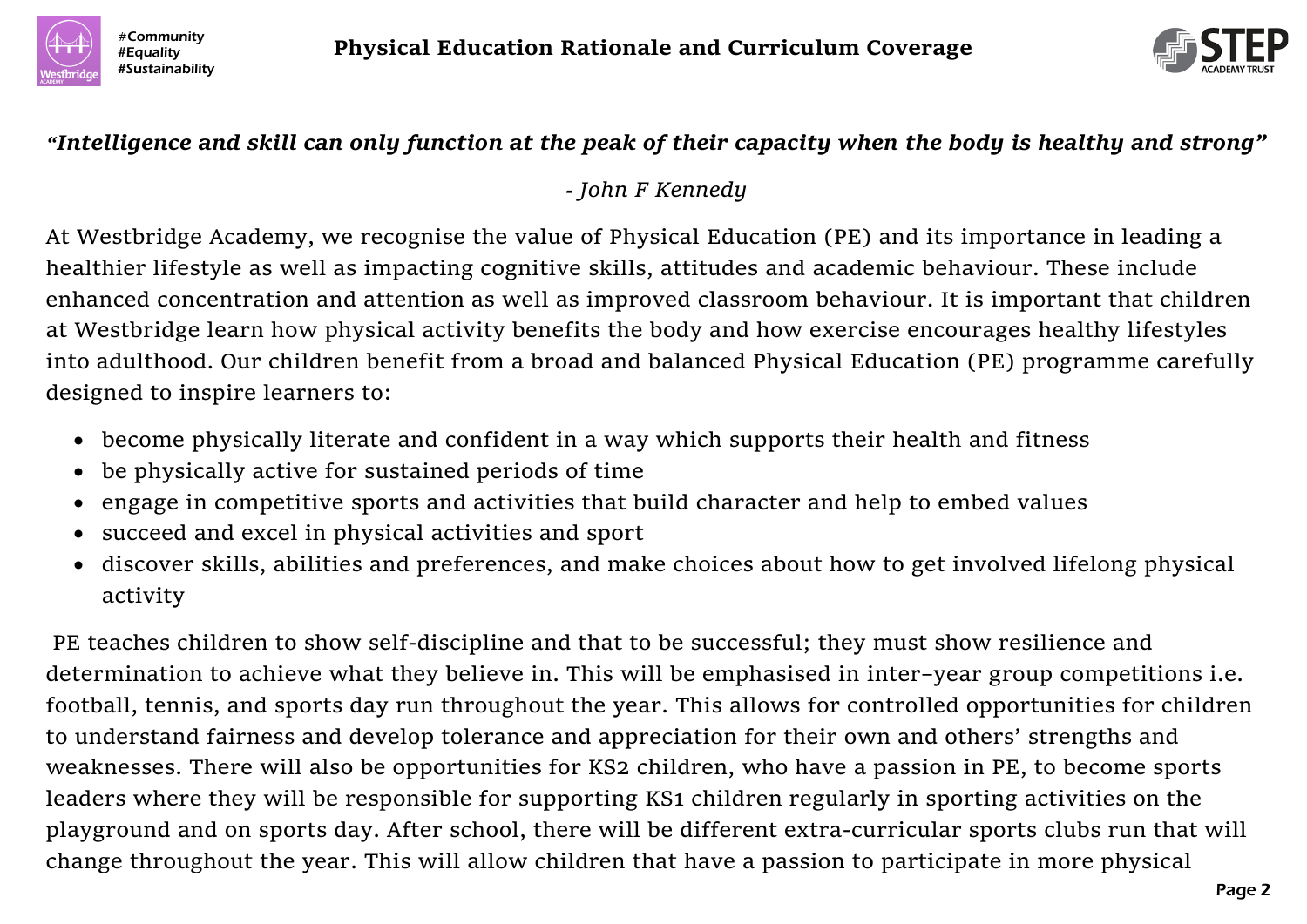



activity and develop their skills further. This passion will allow Westbridge to develop sports teams that will be able to compete against other school at a variety of competitions.

| Year             | <b>Autumn 1</b> | <b>Autumn 2</b>    | Spring 1   | Spring 2  | <b>Summer 1</b> | <b>Summer 2</b>  |
|------------------|-----------------|--------------------|------------|-----------|-----------------|------------------|
| <b>Nursery</b>   | Introduction    | <b>Ball Skills</b> | Gymnastics | Dance     | Fundamentals    | Games            |
|                  | to PE           |                    |            |           |                 |                  |
| <b>Reception</b> | Introduction    | <b>Ball Skills</b> | Gymnastics | Dance     | Fundamentals    | Games            |
|                  | to PE           |                    |            |           |                 |                  |
| Year 1           | Fundamentals    | <b>Ball Skills</b> | Gymnastics | Dance     | Striking and    | Athletics        |
|                  |                 |                    |            |           | Fielding        |                  |
| Year 2           | Fundamentals    | <b>Ball Skills</b> | Gymnastics | Dance     | Striking and    | Athletics        |
|                  |                 |                    |            |           | Fielding        |                  |
| Year 3           | Tag rugby       | Hockey             | Gymnastics | Dance     | Tennis          | <b>Athletics</b> |
|                  | <b>Netball</b>  | Handball           | Yoga       | Badminton | Rounders        | Cricket          |
| Year 4           | Tag rugby       | Hockey             | Gymnastics | Dance     | Tennis          | Athletics        |
|                  | Netball         | Handball           | Yoga       | Badminton | Rounders        | Cricket          |
| Year 5           | Tag rugby       | Hockey             | Gymnastics | Dance     | Tennis          | Athletics        |
|                  | <b>Netball</b>  | Handball           | Yoga       | Badminton | Rounders        | Cricket          |
| Year 6           | Tag Rugby       | Hockey             | Gymnastics | Dance     | Tennis          | Athletics        |
|                  | <b>Netball</b>  | Handball           | Yoga       | Badminton | Rounders        | Cricket          |

We aim for 80% of KS2 and 60% of KS1 to have participated in a competition by the time they leave school. Most importantly, PE will be fun and engaging for all pupils to build the foundation of lifelong physical activity.